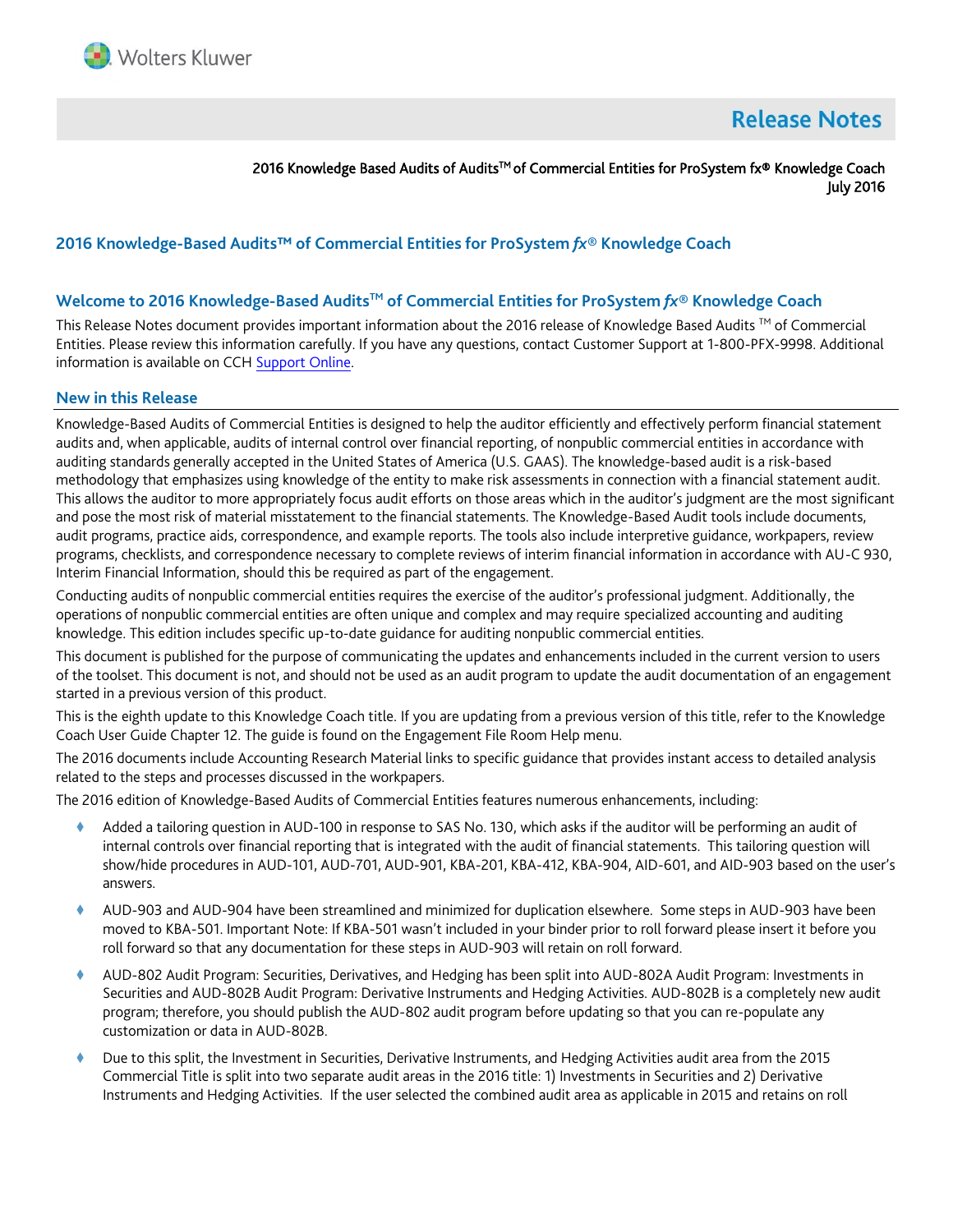forward only the "Investments in Securities" audit area will retain on roll forward. Please see KCO-001 for further information on roll forward considerations.

- A new section is added to AID-201 to address "Threats and Safeguards" in regards to auditor independence.
- A new table is added to KBA-101 for users to document why the auditor isn't testing the operating effectiveness of internal controls. If the auditor has selected in AUD-100 that the auditor is performing an integrated audit or operating effectiveness of internal controls will be tested then this table will be hidden.
- KBA-105 has been reorganized so that the user will add entries to column 1 instead of column 3 so the flow is more logical.
- New columns have been added to AID-701 which will allow the user to select whether the assertion is relevant or not. For any assertion marked as not relevant the user will NOT need to complete the planned level of control risk. The selections made in this new column will flow to other areas of the workpaper so the user doesn't have to re-select an option.
- A comments column has been added to KBA-400 Scoping and Mapping Table and in KBA-502 Assertion Level Risk Table. No diagnostic will appear in these columns if they are left unanswered.
- An option for a Not Applicable answer has been added to question 9 of AUD-602.
- A new Not Applicable option has been added in KBA-103 column 15, "If Not a Material Weakness, Is It Important Enough to Merit Attention by Those Charged with Gov.?"
- Changes have been made to address issues with risk information not flowing correctly to KBA-40x series workpaper when cash receipts/cash disbursements have been selected.
- Changes have been made to clarify various risk diagnostics so that the correct diagnostics are displayed at the proper time.
- There are many new CORs, RPTs and RESs including:
	- o COR-201A Audit Engagement Letter: Integrated Audit
	- o COR-202A Audit Engagement Letter: Integrated Audit When Also Performing Reviews of Interim Financial Information
	- o COR-901A Management Representation letter: ICFR
	- o COR-904A Communication to Entity with Significant Deficiencies and/or Material Weaknesses: ICFR
	- o RPT-0901A Unmodified Opinion: Single-Year Financial Statements—Combined Report Expressing an Unmodified Opinion on ICFR
	- o RPT-0901B Unmodified Opinion: Single-Year Financial Statements with Reference Made to Separate Report on ICFR
	- o RPT-0902A Unmodified Opinion: Comparative Years Financial Statements—Combined Report Expressing an Unmodified Opinion on ICFR
	- o RPT-0902B Unmodified Opinion: Comparative Financial Statements with Reference Made to Separate Report on ICFR
	- o RPT-0918A Unmodified Opinion on Internal Control over Financial Reporting When Making Reference to the Report of a Component Auditor
	- o RPT-0930 Unmodified Opinion: Special-Purpose Financial Statements Prepared in Accordance with the Financial Reporting Framework for Small- and Medium-Sized Entities
	- o RPT-0960 Unmodified Opinion: Separate Report on ICFR
	- o RPT-1004 Adverse Opinion: Separate Report on ICFR
	- o RPT-1019 Disclaimer of Opinion: Separate Report on ICFR
	- o RPT-1033 Unmodified Opinion: U.S.-Form Report on an Audit Conducted in Accordance with Both U.S. GAAS and the Standards of the PCAOB When the Audit Is Not Within the Jurisdiction of the PCAOB
	- o RES-022 Special Considerations in Auditing Financial Instruments
	- o RES-023 Illustrative Management's Report on Internal Control over Financial Reporting
	- o RES-024 Considerations of an Audit of Internal Control over Financial Reporting That Is Integrated with the Knowledge-Based Audit of Financial Statements

[http://support.cch.com/updates/KnowledgeCoach/pdf/guides\\_tab/2016%20Commercial%20Entities%20Title%20Overview%20for%2](http://support.cch.com/updates/KnowledgeCoach/pdf/guides_tab/2016%20Commercial%20Entities%20Title%20Overview%20for%20Knowledge%20Coach%20Users.pdf) [0Knowledge%20Coach%20Users.pdf](http://support.cch.com/updates/KnowledgeCoach/pdf/guides_tab/2016%20Commercial%20Entities%20Title%20Overview%20for%20Knowledge%20Coach%20Users.pdf)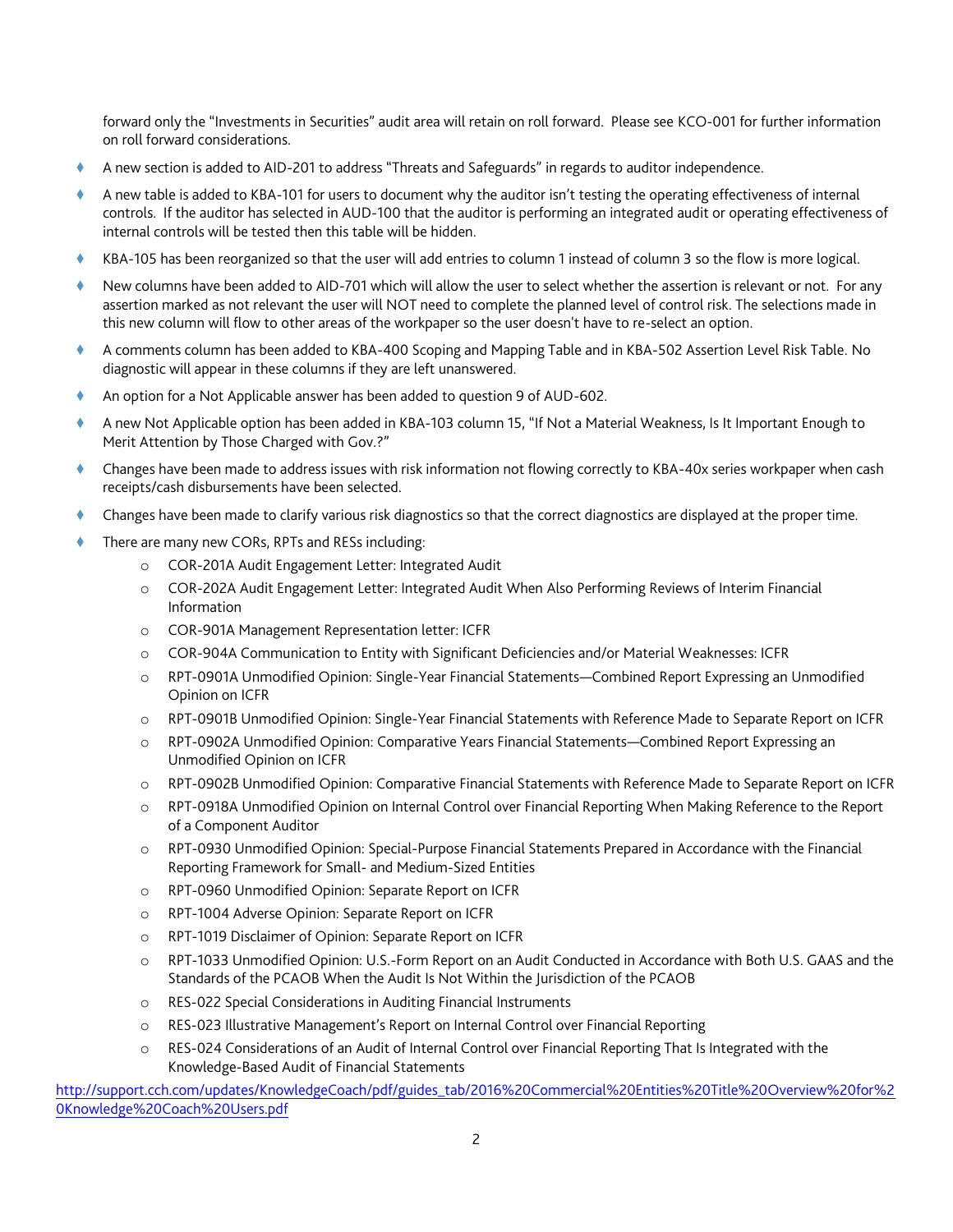In addition, forms and practice aids throughout have been updated to include new examples and tips and, where applicable, to take into account:

New literature, standards, and developments, reflected in the following current audit and accounting guidance:

- SAS No. 131, Amendments to Statement on Auditing Standards No. 122 Section 700, "Forming an Opinion and Reporting on Financial Statements" (AU-C Section 700)
- SAS No. 130, An Audit of Internal Control Over Financial Reporting That Is Integrated With an Audit of Financial Statements (AU-C Section 940)
- FASB Accounting Standards Codification as of June 30, 2016, and through Accounting Standards Update (ASU) No. 2016-13, including:
	- o ASU No. 2016-10, Revenue from Contracts with Customers (Topic 606): Identifying Performance Obligations and Licensing;
	- o ASU No. 2016-11, Revenue Recognition (Topic 605) and Derivatives and Hedging (Topic 815): Rescission of SEC Guidance Because of Accounting Standards Updates 2014-09 and 2014-16 Pursuant to Staff Announcements at the March 3, 2016 EITF Meeting;
	- o ASU No. 2016-12, Revenue from Contracts with Customers (Topic 606): Narrow-Scope Improvements and Practical Expedients; and
	- o ASU No. 2016-13, Financial Instruments—Credit Losses (Topic 326): Measurement of Credit Losses on Financial Instruments.

### Important Notes

- Make sure to save changes to workpapers before closing the workpaper or the binder to ensure data is correctly updated.
	- If your Current Editor Knowledge Coach MS® Word workpapers become read-only or crash, please do the following:
		- o Keep the binder with the affected workpapers open.
		- o Highlight the workpaper in the binder window and go to Tools > Save Knowledge Coach Answers.
- Knowledge Coach cannot be used within the Shared File Room (SFR) feature of Engagement. However, Knowledge Coach workpapers can be shared across team members through check in, check out, workpaper assignment, syncing to the central file room and through peer-to-peer sync in the same way other Engagement workpapers are shared.

# System Requirements

- This title MUST be used with ProSystem *fx* ® Engagement version 7.5 or higher, ProSystem *fx*® Knowledge Coach version 2.5, and 2016 Financial Statement Base or higher. If you have not installed the ProSystem fx® Engagement 7.5 and Knowledge 2.5, ensure that you do so before using this title. If you are upgrading from ProSystem *fx*® Engagement 7.1 or lower please contact Technical Support at 1-800-PFX-9998 for detailed instructions.
- A minimum of 4GB of RAM is required for optimal performance when opening and navigating through ProSystem *fx*® Knowledge Coach workpapers.

# **Download Instructions**

Download the 2016 Knowledge Based Audits of Commercial Entities from the ProSystem *fx* ®Knowledge Coach Updates section of the ProSystem *fx*® Engagement Support Web site at the following URL[: http://support.cch.com/updates/KnowledgeCoach,](http://support.cch.com/updates/KnowledgeCoach) then select the Knowledge Coach Series and Download file link next to the 2016 Knowledge-Based Audits of Commercial Entities. On some occasions the content package file (.KCP) will download with the extension changed to .ZIP. If this occurs, please change the extension of the downloaded file to KCP using all capital letters.

You must install the 2016 Financial Statement Base title before installing the 2016 Knowledge Based Audits of Commercial Entities.

The Financial Statement Base title is also available at the following link:<http://support.cch.com/updates/KnowledgeCoach>

Important: ProSystem *fx*® Engagement version 7.5 or higher and Knowledge Coach version 2.5 must be installed on the computer in order to install this Knowledge Coach title. Additional requirements include Microsoft® Office 2010, Microsoft® Office 2010 Primary Interop Assemblies (PIA) and Visual Studio® 2005 Tools for the Office Second Edition Runtime, Visual Studio® Tools for Office System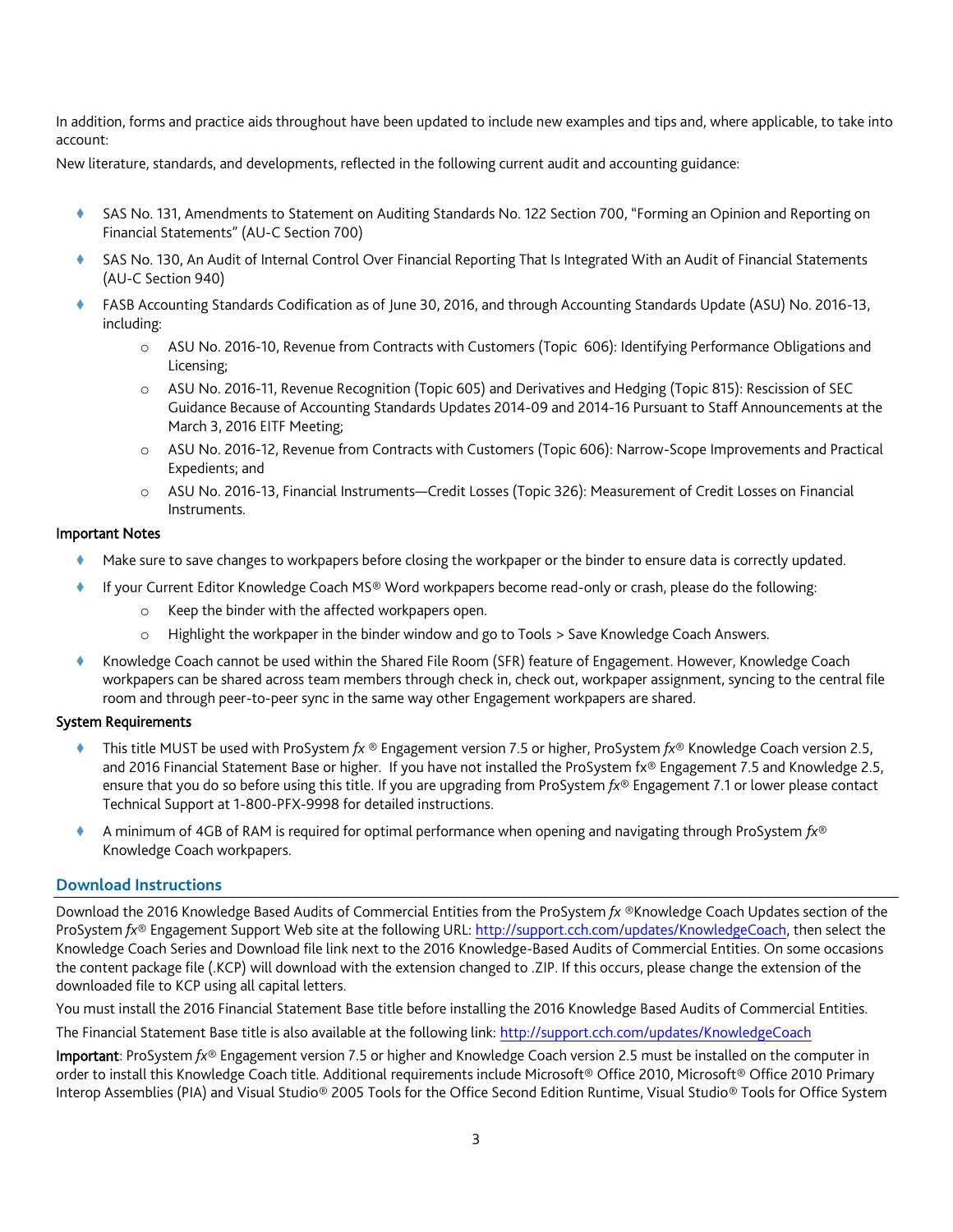Runtime version 3.0, and Visual Studio® Tools for the Office System 3.0 Runtime Service Pack 1., Visual Studio® Tools for Office Runtime 4.0 (VSTOR) (32-bit version for 32-bit OS and 64-bit version for 64-bit OS).

The 2016 Knowledge-Based Audits of Commercial Entities (7/16/16). KCP download is a proprietary file that must be installed from within Engagement. Save this KCP file to a location on your local drive and follow the Installation Instructions included in the Release Bulletin.

## **Installation Instructions**

Once you have downloaded your Knowledge Coach title, you will need to add it to the list of titles within ProSystem *fx* ® Engagement. The only additional system requirement is approximately 75MB of disk space to store your Knowledge Coach Program content files. Please refer to the ProSystem *fx* ® Engagement with Knowledge Coach Release Notes for any other system requirements.

After downloading the 2016 Knowledge Based Audits of Commercial Entities, do the following:

- Launch the ProSystem *fx* ® Engagement Workpaper Management application so that the Local File Room is displayed. Select Tools > Knowledge Coach Titles.
- The Knowledge Coach Titles window will be displayed.
- Choose Add Title.
- Browse to the title package file (\*.KCP) that you previously downloaded from the ProSystem *fx* ® Knowledge Coach Support Web site.
- Choose Open.
- The system will display a progress indicator while the title package is added. You will receive a message that the title has been successfully installed once the process is complete.

Note: You can determine this access in the ProSystem *fx*® Engagement Admin module by selecting a staff group and choosing File > Properties > Content "Insert Knowledge Coach workpapers from unreleased titles" option.

To release a title:

- Select one of the Knowledge Coach titles in the list that has been added but is not yet released.
- Choose Release Title. The current date and time will be displayed in the Date released column, and the status will change to "Released."

Note: You must add and assign a Knowledge Coach module as well as the Knowledge Coach title license in the ProSystem *fx* ® Engagement Administrator before using the workpapers.

Important: Once the 2016 Knowledge-Based Audits of the Commercial Entities titles have been added and released, they will be automatically deployed to other staff members when they login to the "Office" location, or when they synchronize a binder that contains Knowledge Coach workpapers from this title.

### **Online Permission Key**

Permission key files may be downloaded from our Web site a[t https://prosystemfxsupport.tax.cchgroup.com/permkey/download.aspx](https://prosystemfxsupport.tax.cchgroup.com/permkey/download.aspx)  or when adding or updating the new licenses within ProSystem *fx*® Engagement with Knowledge Coach version 7.5 and higher. After updating the license file in the ProSystem *fx*® Engagement Admin module, licenses need to be assigned to the staff who will use 2016 Knowledge-Based Audits of Commercial Entities.

If you have not already established a Single Sign-on (SSO) account with Customer Service, we urge you to do so at this time.

### **Accounting Research Manager**

CCH's Accounting Research Manager ("ARM") is the most comprehensive, up-to-date and objective online database of financial reporting literature. It includes all authoritative and proposed accounting, auditing, and SEC literature, plus independent, expert-written interpretive guidance.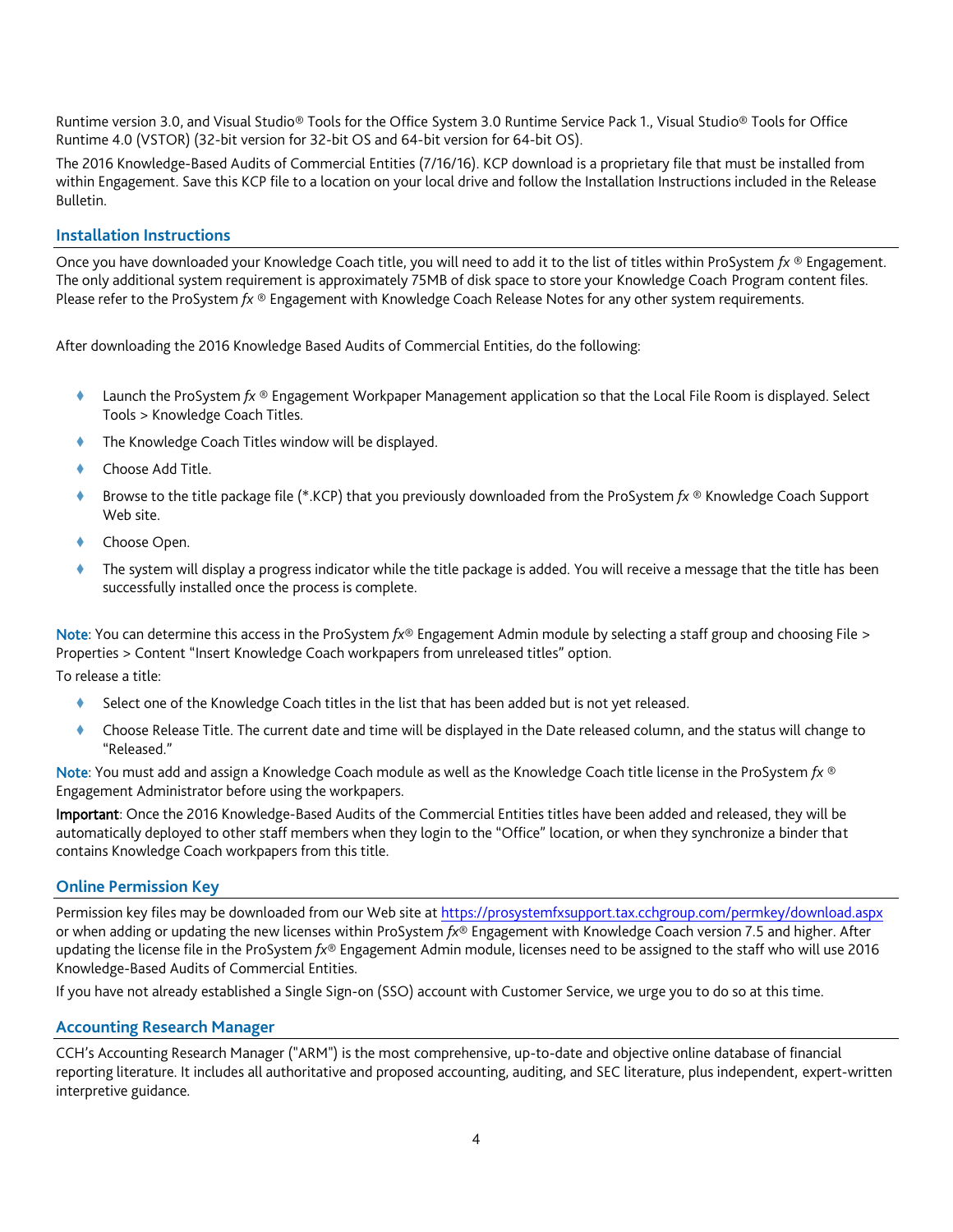Available on ARM, the Knowledge-Based Audits of Commercial Entities Guide helps you comply with the most recent professional standards and guidance for the conduct of audits of commercial entities and to integrate the use of practice aids, tools, and other resources with its guidance. This publication supplements and complements the Knowledge-Based documents that are available in Knowledge Coach.

If you subscribe to an ARM library that includes Commercial content, you can link directly to source material from Resources within Knowledge Coach documents. These links have been updated to refer to the accounting standards under the FASB Accounting Standards Codifications. Also, if you subscribe to the Knowledge-Based Audits of Commercial Entities Guide on ARM, you can take advantage of references to the guide material from within the Knowledge Coach documents.

With Accounting Research Manager, you maximize the efficiency of your research time, while enhancing your results. Learn more about our content, our experts, and how you can request your free trial by visiting [http://www.accountingresearchmanager.com.](http://www.accountingresearchmanager.com/) You can also access the Accounting Research Manager Web site by selecting the item in ProSystem *fx* ® Engagement from the Guidance tab on the Shortcuts bar in the Binder window.

#### $\mathbf x$ New Knowledge Coach Workpaper **Using Your Knowledge Coach Content** To use your Knowledge Coach Workpaper Templates, Industry: 2016 KBA Commercial Ψl 唱 **Le** open a binder in ProSystem *fx*® Engagement, select Add Independent Workpapers without Foundation Workpapers the workpaper tab into which you would like to insert Details of selected workpaper 田中 000-Resources the workpaper, and select New Knowledge Coach Ė-O 100-The Communications Hub ÷ō 200-Pre-Engagement Procedures Workpaper from the toolbar or File menu. The New 語 300-Risk Assessment-Understanding the Entity & Environment Knowledge Coach Workpaper dialog appears (Figure 400-Risk Assessment-Design of Internal Controls ĖĐ 500-Assessing Risk of Material Misstatement 1). Highlight a workpaper or select THE 600-Audit Procedures-Response to Assessed Risks a workpaper check box to see<br>details. Select the New Knowledge Coach Title with the 700-Audit Procedures-Tests of Internal Controls  $\begin{tabular}{c} \hline \multicolumn{1}{c}{\textbf{0.5}} \end{tabular}$ 800-Audit Procedures-Substantive Tests content you would like to use. You can only select 900-Evaluating, Concluding & Reporting Procedures titles you have installed. The information displayed changes to reflect the workpaper organization available for the selected title. Select the Knowledge Coach Workpaper Templates to insert into your binder and click OK. The Selected Workpaper Properties dialog appears. Each workpaper name is automatically loaded into the Name field. Add a workpaper index in the Index field and make any Name modifications you desire. You can also modify the tab location or the roll forward settings for each workpaper. Then click OK. The integrated Knowledge Coach workpaper is now OK Cancel Help inserted into your engagement binder. For more information on how to use Knowledge Coach

workpapers in your binder, see the Knowledge Coach User Guide.

Figure 1 - New Knowledge Coach Workpaper

# **Additional Information on Knowledge Coach and the KBA Methodology**

Knowledge-Based Audit (KBA) Methodology - Allows the results of one set of procedures to become the input for the next. The key components of the KBA methodology include:

An Overview that guides auditors through the methodology;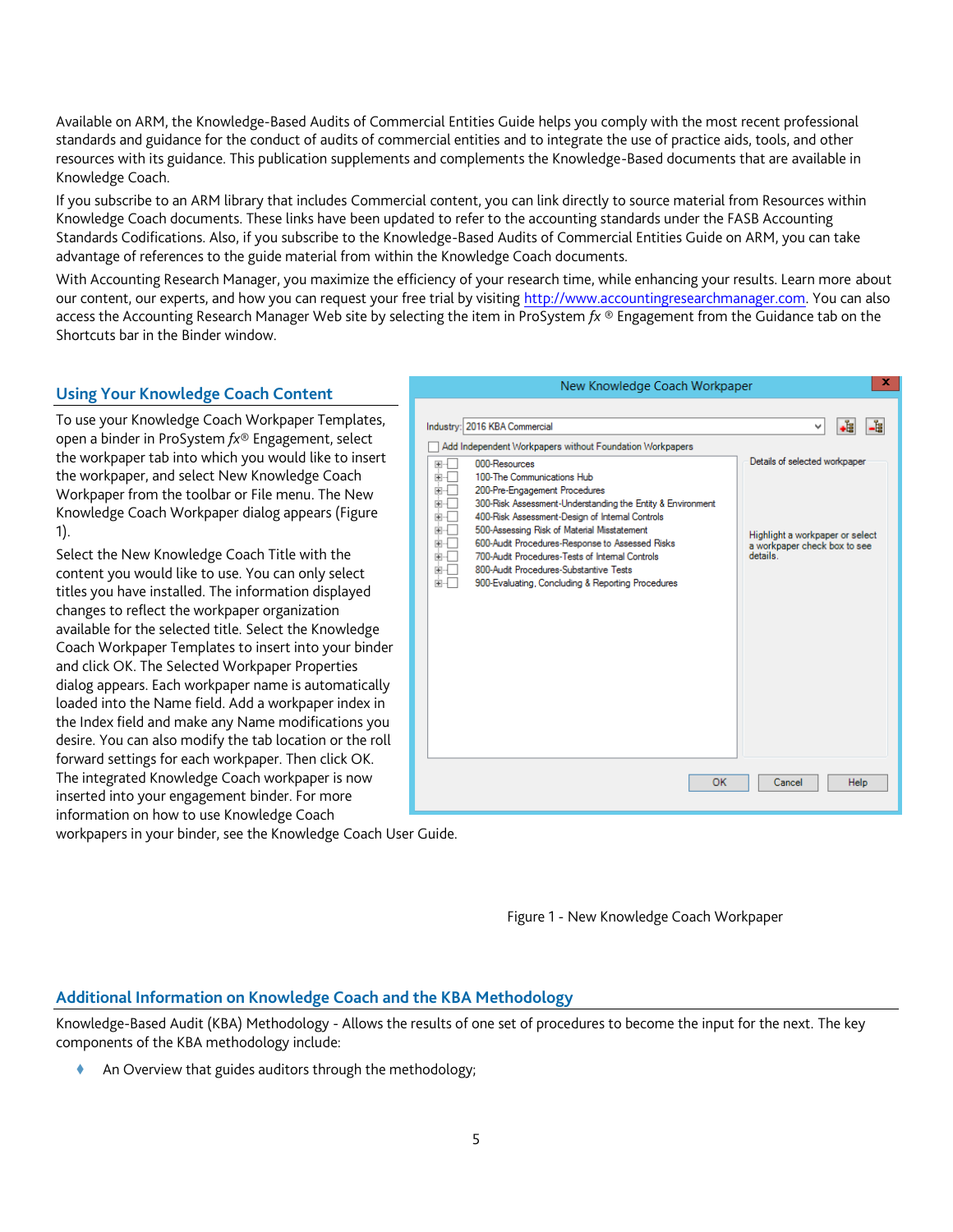- Knowledge-Based Audit documents, integral to the risk assessment and overall audit processes, which contain steps and procedures required by GAAS;
- Customizable Audit Programs that take auditors through related steps and procedures;
- Practice Aids to help auditors complete steps or processes outlined in the Knowledge-Based Audit documents and Audit Programs;
- Auditor's Reports that provide a variety of sample auditor's opinions on audited financial statements; and
- Correspondence documents that provide sample letters to be used to comply with GAAS requirements and in many other common situations.
- The AICPA's Auditing Standards Board's (ASB) Risk Assessment Standards The practice aids and tools in the 2016 Knowledge-Based Audits of Commercial Entities are designed around the AICPA's risk assessment and clarified standards to assist auditors of nonpublic Commercial entities by:
	- Facilitating compliance with GAAS and GAGAS;
	- Encouraging more effective audits through tailored audit programs and comprehensive practice aids;
	- Helping auditors to focus on and respond to identified audit risks; and
	- Enhancing audit documentation.

#### ProSystem fx® Knowledge Coach

- ProSystem fx® Knowledge Coach functionality allows auditors/accountants to use the Knowledge-Based-Audit methodology more efficiently by eliminating the need for duplicate entry of the same information, tailoring audit documentation to each particular engagement, and documenting the link between risks identified and procedures performed. AUD-100 Tailoring Question Workpaper is a document in Knowledge Coach that presents engagement-level questions designed to aid in tailoring the engagement documentation to fit each client. Completing the questions helps the auditor avoid duplication and unnecessary workpapers.
- Before you begin your audit, please review the guidance in AUD-101 Overall Audit Program. This workpaper is intended to be your road map through a Knowledge-Based Audit methodology. You should start your audit with AUD-100 Tailoring Question Workpaper and AUD-101 Overall Audit Program.
- Risks can be captured via the Risk Summary task pane from any Knowledge Coach workpaper by the current editor of KBA-502 Summary of Risk Assessments. This allows the user to continuously assess risks during the engagement. Several workpapers prompt the consideration of the presence of risks, but the Risk Summary task pane must be used to document those risks. All documented risks flow to the Risk Summary. To ensure risks show in findings tables, make sure to check the "workpaper identified in" field of the Risk pane.
- Information Flow helps cut down on the time spent duplicating information across forms. In addition, the flow of consistent information ensures that information and updates to information are not missed between workpapers. Drill-down functionality helps the user navigate quickly to the source of the information, aiding in the review of the audit file.
- Diagnostics help keep track of unresolved issues like unanswered questions, incomplete risks, program steps not linked to risks or relevant assertions, missing workpaper, and more.
- Links to Accounting Research Manager (ARM)-If you subscribe to an ARM library that includes audit content, you can link directly to source material from Resources within Knowledge Coach workpapers. These links have been updated to reference to the accounting standards under the FASB Accounting Standards Codifications and the auditing standards issued by the AICPA. Also, if you subscribe to the Knowledge-Based Audits of Commercial Entities Guide on ARM, you can take advantage of links to the audit guide material from within the Knowledge Coach documents.
- Interpretive Guidance is integrated into each Knowledge Coach template through the Tips view of each new task pane. Informational features include Practice Points, Examples, Optional Workpapers, and Resources to help auditors work more effectively and efficiently. You can also navigate from Resources within a document or the tip pane directly to CCH's Accounting Research Manager and industry audit guides by simply clicking on the Reference.